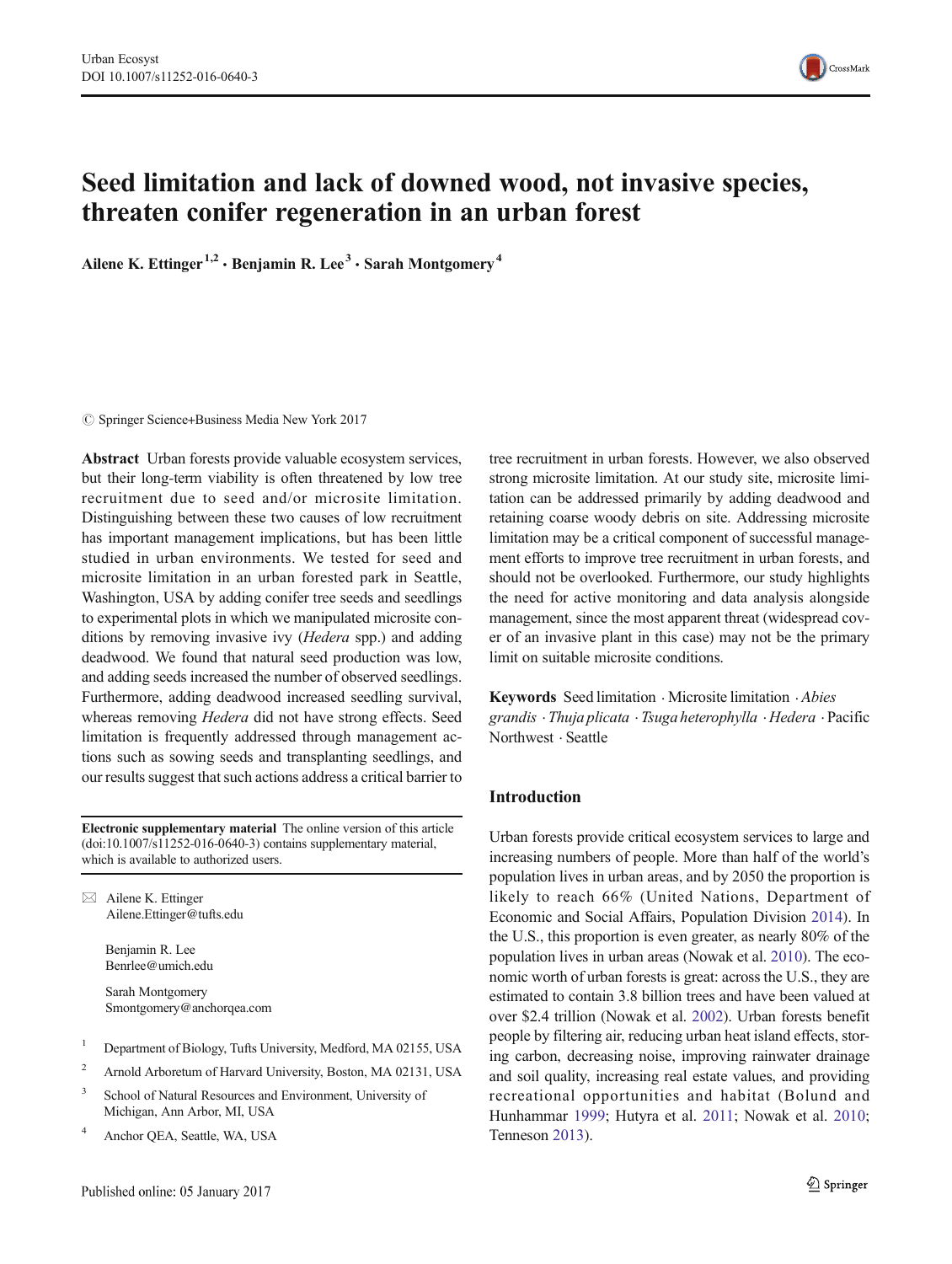Urban forests experience a broad range of challenges, many of which may threaten regeneration and therefore long-term viability of urban tree populations. Forests can be negatively affected by air pollution in urban areas, especially from ozone, nitrogen, sulfur, and hydrogen deposition, as well as from heavy metals and other toxins that can accumulate in urban soils (Pye [1988;](#page-9-0) Stolte [1996](#page-9-0); Beckett et al. [1998\)](#page-9-0), In addition, urban ecosystems often contain high densities of invasive species that can modify forests and negatively impact native plants (Biggerstaff and Beck [2007\)](#page-9-0). Perhaps because of these challenging conditions, native tree recruitment can be low in urban forests (Broshot [2007](#page-9-0); O'Brien et al. [2012](#page-9-0)).

Tree recruitment may be limited by seed or microsite availability, but the importance of these limitations in urban forests is not known. Seed availability may be low due to reduced seed production in urban forests and due to dispersal limitation, which is common in small, fragmented forests, such as those typically found in urban areas (Matlack [1994](#page-9-0); Dalling et al. [1998;](#page-9-0) Butaye et al. [2002](#page-9-0); Condit et al. [2002](#page-9-0); Nagamitsu et al. [2014\)](#page-9-0). Seed predation could also reduce the number of seeds available for germination, although the few studies examining seed predation in urban and rural areas have found no difference in predation levels in urban versus rural sites (Lomov et al. [2010;](#page-9-0) Pufal and Klein [2015;](#page-9-0) Bode and Gilbert [2016\)](#page-9-0). It is also possible that, even if urban canopy trees produce sufficient seed to overcome losses from seed predation or other post-dispersal destructive events, microsite conditions are poor and do not support tree seedling establishment. Two of the most important constraints on the availability of suitable microsites in urban forests may be competition from invasive species and inadequate soil surface conditions (e.g., a lack of nurse logs, Harmon and Franklin [1989;](#page-9-0) Biggerstaff and Beck [2007;](#page-9-0) Elman and Salisbury [2009](#page-9-0)).

Distinguishing between seed and microsite limitation is important for planning effective management and restoration practices. Addressing the former requires adding seeds or seedlings, whereas addressing the latter requires modifying site conditions. Studies that simultaneously evaluate the importance of seed and microsite limitation for plant establishment are rare, however, particularly in disturbed environments (Uriarte et al. [2010\)](#page-10-0). Many urban ecological studies rely solely on observational approaches, making it difficult to determine the specific mechanisms that lead to poor recruitment in urban environments (Broshot [2007](#page-9-0); Carreiro [2008;](#page-9-0) Elman and Salisbury [2009;](#page-9-0) O'Brien et al. [2012](#page-9-0)).

In the Pacific Northwestern United States, management practices have focused on increasing tree recruitment through planting efforts to address the decline in conifer forests in urbanizing areas (Elman and Salisbury [2009](#page-9-0)). Conifer forests dominated the Pacific Northwest prior to the arrival of European settlers in the 1850s (Kruckeberg [1991\)](#page-9-0). Widespread logging of conifer trees over the past 150 years has altered the successional stage of forests in much of the

region from forests composed of long-lived conifers to forests composed of short-lived deciduous trees (Elman and Salisbury [2009\)](#page-9-0). Improving conifer recruitment has become a high priority for managers of urban public forests because of concerns that the shift to deciduous forest leads to declines in ecosystem functioning and services (Hutyra et al. [2011;](#page-9-0) Tenneson [2013](#page-10-0)). For example, the longer life spans and evergreen nature of conifer trees in the region mean that they may provide better long-term carbon sequestration and more effective stormwater retention than deciduous trees (Elman and Salisbury [2009\)](#page-9-0).

We used an experimental approach to test for seed and microsite limitation in an urban forest in Seattle, Washington, USA. Specifically, we asked: is conifer tree recruitment limited by seed availability and/or by microsite conditions? To address this question, we quantified natural conifer regeneration and conducted a factorial experiment to test for effects of 1) seed limitation, and 2) microsite limitation, including a) presence of the invasive plant English ivy (Hedera helix and H. hibernica), and b) presence of deadwood, on conifer seed germination, establishment, and growth. We focus on conifer recruitment because conifers make up the dominant climax canopy in forests of the Pacific Northwest, where our study site is located. For microsite conditions, we focus on Hedera spp. because this genus frequently creates dense mats on the forest floor in the Pacific Northwest, and is a commonly proposed cause of low tree recruitment in Seattle's forests (Elman and Salisbury [2009](#page-9-0)). We focus on deadwood because many Pacific Northwest conifer species regenerate at higher rates on rotting wood and nurse logs than on the soil surface (Harmon and Franklin [1989](#page-9-0)). The majority of Seattle's urban forests are second growth and have low amounts of downed wood, so this lack of deadwood may limit conifer seedling establishment. We found strong effects of both seed and microsite limitation, and we apply our results to make management recommendations for improving conifer recruitment.

## Methods

## Study site and focal species

This study took place at Lincoln Park, a 135-acre park managed by the City of Seattle, and surrounded largely by residential development with a population density of 5,485 people per square mile (Fig. [1a,](#page-2-0) U.S. Census Bureau [2012a,](#page-10-0) [b](#page-10-0)). Approximately 64% of this urban park is forested natural area, including coniferous forest and mixed deciduous-coniferous forest (Earthcorps [2015](#page-9-0)). The forest overstory consists primarily of bigleaf maple (Acer macrophyllum), red alder (Alnus rubrus), madrona (Arbutus menziesii), and Douglas-fir (Pseudotsuga menziesii), with other common conifers including grand fir (Abies grandis), western hemlock (Tsuga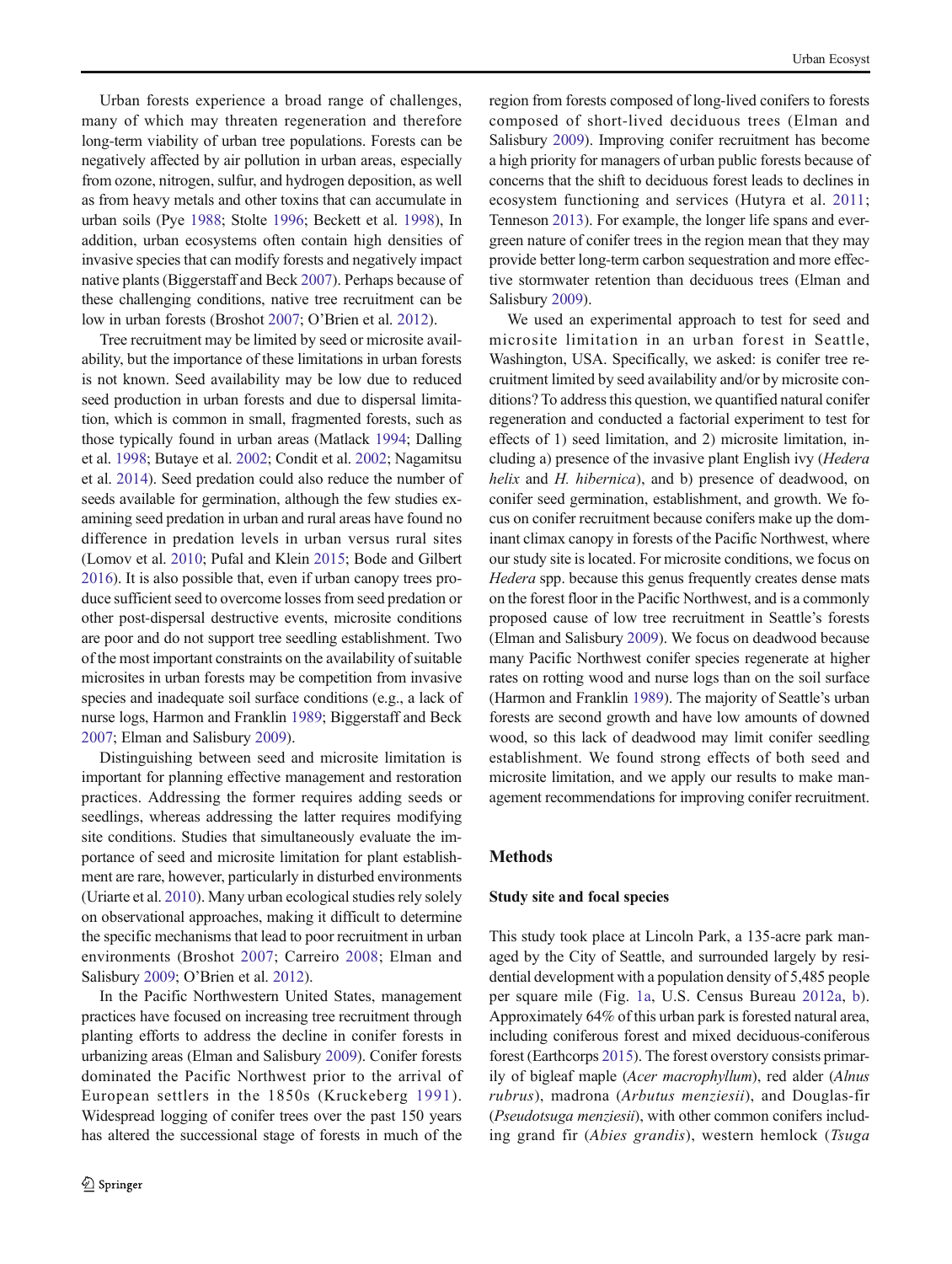<span id="page-2-0"></span>Fig. 1 Study site and experimental design. We established seven replicate blocks in Lincoln Park, Seattle, Washington (a, park is outlined in white; locations of the six blocks used in our analysis are shown by blue dots in inset). Each block was divided into four quadrants, with a different treatment in each quadrant, assigned using a coin toss (b). The black rectangle represents the seed trap, located in the center of each block. Each quadrant contained four plots. Into each plot, we added seeds of three focal species, transplanted seedlings of western hemlock (Tsuga heterophylla, TSHE) or western red-cedar (Thuja plicata, THPL), or established a control plot to monitor natural conifer germination



heterophylla), and western red-cedar (Thuja plicata). The ages of overstory trees are unknown, but most conifers were logged from this area to supply masts for the shipbuilding industry in the early 1900s (SDPR-UFP [2002](#page-9-0)). Significant restoration planting and invasive species removal have occurred and are ongoing in portions of Lincoln Park; however, little or no restoration had occurred in our specific study area, prior to this research ([Baker pers. com](#page-9-0)., SDPR-UFP [2002\)](#page-9-0). At the time of the study, the study area contained dense mats of Hedera on the forest floor, under coniferous or mixed forest over story. Here, we focus on the conifer species Abies grandis (hereafter Abies), Thuja plicata (hereafter Thuja), and Tsuga heterophylla (hereafter Tsuga), because they are common coniferous trees in the Puget Sound area, represent dominant climax species in this ecosystem, and are present at the study site. Pseudotsuga menziesii is another common conifer in Seattle forests; we chose not to focus on this species because its regeneration is known to rely heavily on canopy disturbance and it is considered a seral species rather than a climax species in this ecoregion (Burns and Honkala [1990\)](#page-9-0).

## Study design

In 2011, we established seven 16-m2 blocks in Lincoln Park (Fig. 1). To identify locations for our experimental blocks, we first selected sites with consistent Hedera cover over at least 16-m2 . Of these sites, we tried to select areas that were hidden from view of the trail to limit interference from dogs, hikers, and other users of the park, but this was not always possible. The distance from walking trails to our experimental blocks ranged from 2 to 5 m. Prior to imposing treatments, we conducted surveys to quantify Hedera cover, amount of coarse woody debris, and number of naturally occurring conifer seedlings that may have germinated in previous years (Table S1).

Each block was divided into four  $4-m^2$  quadrants, which corresponded to our four treatments: control (corresponding to Hedera present and deadwood absent), deadwood added,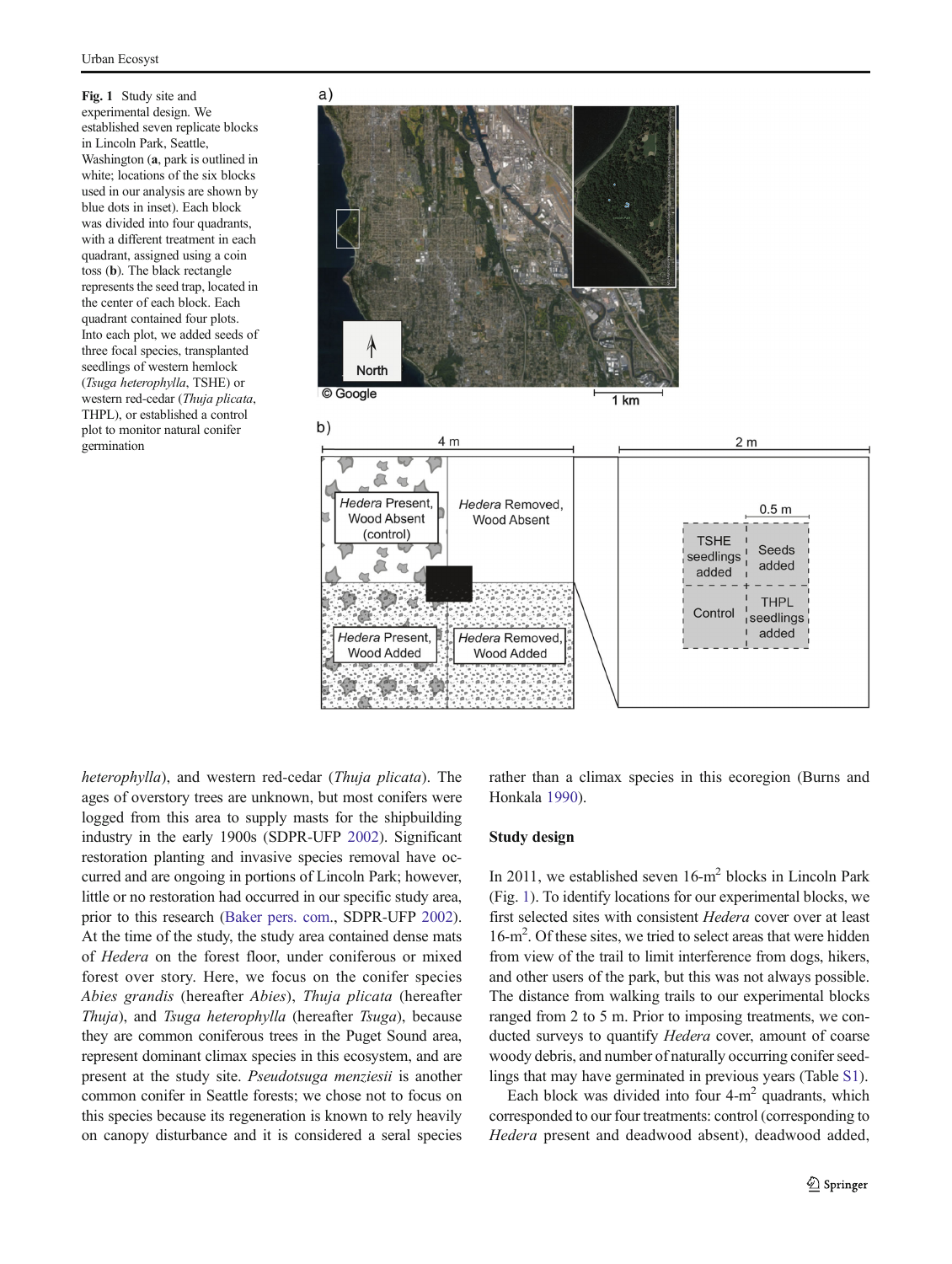Hedera removed, and deadwood added + Hedera removed (Fig. [1b\)](#page-2-0). To test for the importance of decaying wood, we added decaying woodchips (i.e., deadwood, acquired from a nearby Seattle forest, which was chipped offsite) to half the block (i.e., two quadrants, Fig. [1b\)](#page-2-0). The deadwood was obtained from the City of Seattle, and the identities of its tree species and age of death are unknown. The size of an individual woodchip was approximately one to five square centimeters in area, and they were spread to a depth of approximately 12–15 cm uniformly across the treated quadrants. To test the effect of competition with Hedera, we removed all Hedera from two quadrants (by hand-pulling), one of which overlapped with the deadwood treatment. This allowed us to investigate the interactive effect of these two potential limitations on regeneration. The two treatments were assigned to each half of the block, using a coin toss. During the course of the study, we observed very little regrowth of Hedera in our plots, but when shoots were observed, they were removed.

Each quadrant contained four  $0.25 \text{ m}^2$  plots, with a one meter buffer surrounding plots (Fig. [1b](#page-2-0)). In February 2011, after Hedera and deadwood treatments were established, we planted each plot with one of the following: seeds of all three focal species, Thuja seedling transplants, Tsuga seedling transplants, or nothing (control) to monitor natural seed germination and seedling establishment. We were unable to acquire enough *Abies* seedlings to include them in the transplant portion of this study. We quantified natural ambient conifer seed production in the first year by establishing a seed trap in the center of each block. Seed traps were monitored and emptied monthly, from September 2011 through March 2012. We compared our measured seed production to 2011 seed trap data from three stands in low-elevation old growth conifer forests at Mount Rainer National Park (stands TA01, TO04, and TO11 at 630, 642 and 564 m above sea level, respectively, Kroiss and HilleRisLambers [2015](#page-9-0)). These stands may not be perfectly analogous to the forests at Lincoln Park, because they differ in multiple ways beyond urbanization (e.g., the elevation of Lincoln Park is much lower, at 38 m above sea level; the trees are much younger, on average, and conifer abundance is lower at Lincoln Park versus Mount Rainier). Nonetheless, we thought it would be useful to compare the seed abundance at Lincoln Park to seed abundance in a forest, relatively nearby, that does not experience urban pressures, and this was the closest forest for which we could find analogous seed trap data.

## Seed addition plots

In February 2011 and January 2012, we planted Abies, Thuja, and Tsuga seeds in seed addition plots (Fig. [1b](#page-2-0)). Each species' seeds were distributed across approximately 1/3 of the plot. In 2011, we sowed 20 seeds per species per plot by placing seeds on the ground surface. Because 2011

germination and survival rates were quite low (2.5 and 6.7%, respectively, across all species and plots), we sowed more seeds in 2012: 51 Abies, 57 Thuja, and 64 Tsuga seeds, respectively, per plot. Seeds were donated from SilvaSeed in 2011 and from the Washington Department of Natural Resources in 2012; seed viability tests were conducted by these groups, and germination rates were reported as 60–80%. We quantified seed germination and seedling survival in the field every 2 weeks from June through October in 2011 and 2012. Our observed seed germination rates should be interpreted as net postdispersal seed germination success, because our methods do not allow us to separate effects of microsite conditions on the physiology of germination versus on rates of seed predation or other factors that may alter observed germination.

## Transplants plots

In February 2011, we planted 16 Tsuga seedlings and five Thuja seedlings per plot (Fig. [1\)](#page-2-0). Tsuga seedlings were about 1 year old and 3.95 cm tall, on average, and Thuja seedlings were 54.93 cm tall, on average, at the time of transplanting. We measured height of all seedlings at the time of transplant, and watered all seedlings on the day they were transplanted only. Height and survival were measured every 3 months. Height was measured from ground level to the apical bud. Seedlings were considered dead when they possessed no green foliage.

## Other environmental conditions

To quantify environmental differences between blocks, we estimated initial ground cover, including cover of Hedera and coarse woody debris (Woodall et al. [2008](#page-10-0)) We also measured soil characteristics, light availability, and adult tree identity and size within 10 m for each block. Soil characteristics (pH, depth to O-horizon, soil moisture, organic content) were measured in February 2011, prior to installing treatments. In October 2011, we also measured pH, total carbon and nitrogen, percent organic content, and soil particle size. In addition, every month in each plot throughout the study, we monitored soil moisture (using a Decagon Devices EC-5 soil moisture sensor) and photosynthetic active radiation (PAR, using a quantum light meter, Fieldscout model, made by Spectrum® Technologies, Inc). To quantify differences in local tree neighborhood between blocks, we identified and measured the diameter at breast height (dbh) of all adult trees (>10 cm dbh) within 10 m of the center of each block. We also quantified canopy cover over each block with a densiometer at full leafout during the 2011growing season.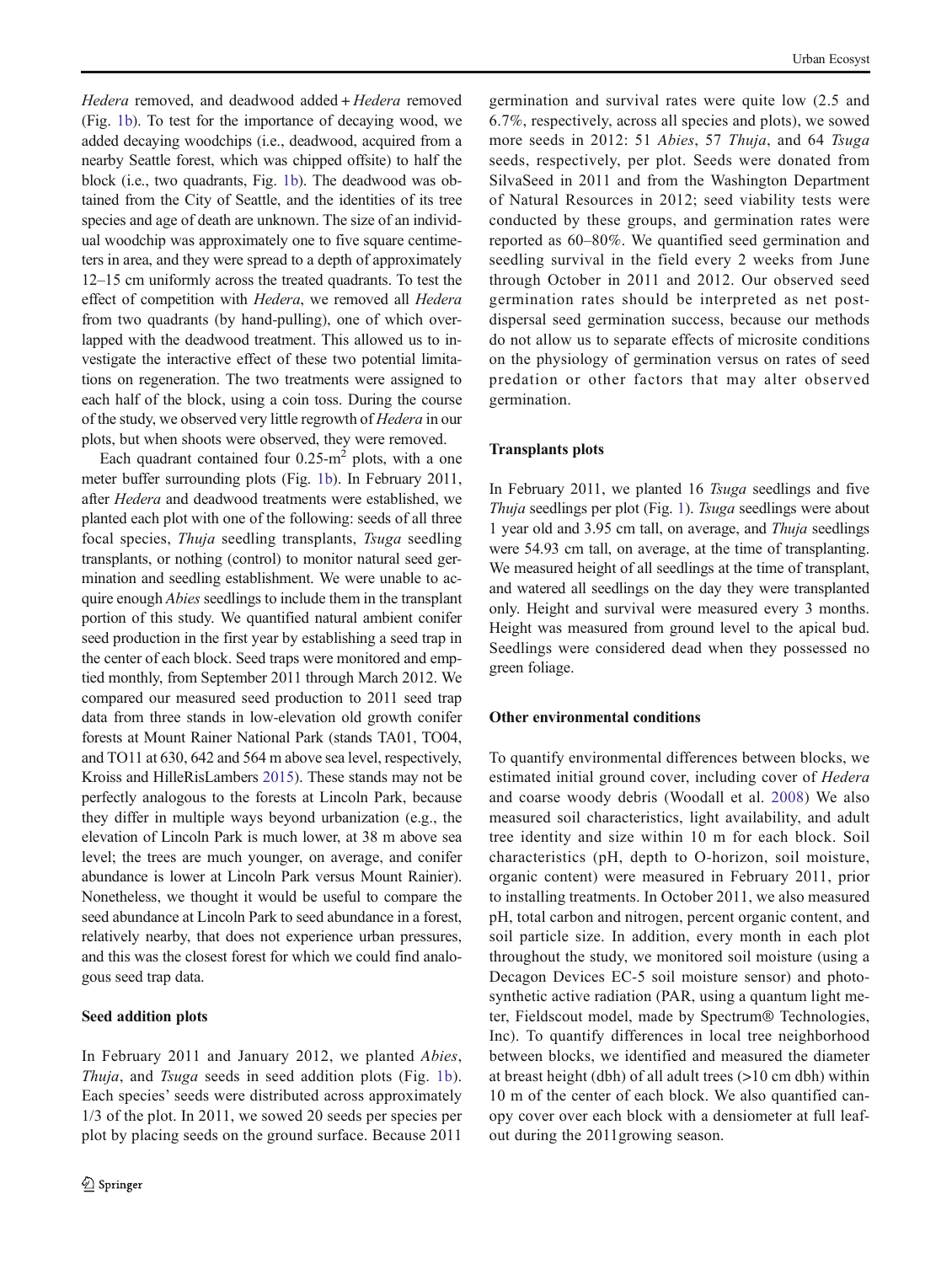#### <span id="page-4-0"></span>Statistical analyses

To assess differences in seedfall between our study site and old-growth forests at Mount Rainier National Park, we fit a generalized linear mixed effects model (family = negative binomial) with an explanatory variable of forest type and a random effect of block (intercept-only structure). To assess the effects of seed addition and Hedera presence, deadwood presence, and their interaction on seed germination, we fit generalized linear mixed effects models, with Poisson distributed response variables, and random effects of year and block (intercept-only structure). To assess the effects on survival of germinated seeds, we fit generalized linear mixed effects models, with binomially distributed response variables (the number of surviving seeds out of the total number of germinated seeds), and random effects of year and block (interceptonly structure).

To assess the effects of seed addition and Hedera presence, deadwood presence, and their interaction on survival of transplants, we used generalized linear mixed effects models, fit with binomially distributed response variables. To assess the effects on transplant growth at the end of the study, we used linear mixed effects models with normally distributed response variables and a random effect of block (intercept-only structure). To assess pretreatment differences among blocks for environmental conditions (soils, light, tree neighborhood), we used linear models, with normally distributed response variables. All analyses were completed using R version 3.1.3 (R Core Team [2016\)](#page-9-0).

#### **Results**

Our experiment was affected by vandalism on several occasions, including the complete destruction of one block, where large piles of *Hedera* were placed on top and directly adjacent to the block (Block #3). Many transplants were also dug up and moved. For these reasons, we completely abandoned Block #3 and it is not included in our results. In addition, one quadrant of Block #5 was also tampered with: Thuja transplants were dug up and moved, and wood was moved to cover many Tsuga transplants. We therefore did not include transplant data from this quadrant, but the other three quadrants in this block remained intact and were included in our analysis. Thus, the sample size analyzed here includes a total of 115 Thuja transplants (5 transplants per plot  $X$  4 treatments X 6 blocks, minus the 5 transplants lost in one treatment/plot of Block #5) and a total of 368 Tsuga transplants (16 transplants per plot X 4 treatments X 6 blocks, minus the 16 transplants lost in one treatment/plot of Block #5). We only have seed trap data in five blocks because, in addition to completely abandoning Block #3 due to destruction, the seed trap from a second block was repeatedly stolen. Germination plots were unharmed, other than the loss of those in Block #3.

## Natural seed production and seedling abundance

We observed low amounts of natural conifer seed production at Lincoln Park, especially in comparison to observations in old growth forests at Mt. Rainier National Park (Fig. 2, Type II Wald  $\chi^2$  test:  $\chi^2 = 10.35$ , df = 1, p < 0.001). From August 2011 to February 2012, 83 tree seeds fell into five seed traps. Only 29 of these were conifer seeds: 17 Pseudotsuga seeds, 6 Thuja seeds, 8 Tsuga seeds, and no Abies seeds. The average number of conifer seeds per trap was 6.2 (SE = 2.6) across all 6 months of monitoring.

Natural seedling abundance was also low. In our initial, pre-treatment surveys of the study area, we observed no conifer seedlings present in any of the seven experimental blocks, nor in their seven paired non-Hedera blocks. In control plots, in which seeds were not added, we observed 19 conifer germinants in 2011 (11 Pseudotsuga, which was not a focal species for this study, and 8 Tsuga) and 19 in 2012 (3 Abies, 11 Pseudotsuga, 5 Tsuga). None of these survived beyond one growing season.

## Germination

Germination was low overall and varied by conifer species. For example, in 2012 (when germination rates were highest) 20.5% of added seeds germinated, on average, for Abies  $(SE = 0.6\%)$ , 1.0% for *Thuja*  $(SE = 0.06\%)$ , and 1.7% for Tsuga (SE = 0. 09%), across all treatments. Seed addition



Fig. 2 Seed density was reduced at our urban forest study site, compared with old growth forest sites in the region (Mt. Rainier National Park, Kroiss and HilleRisLambers [2015\)](#page-9-0), based on 2011–2012 seed trap data. Means with standard errors are shown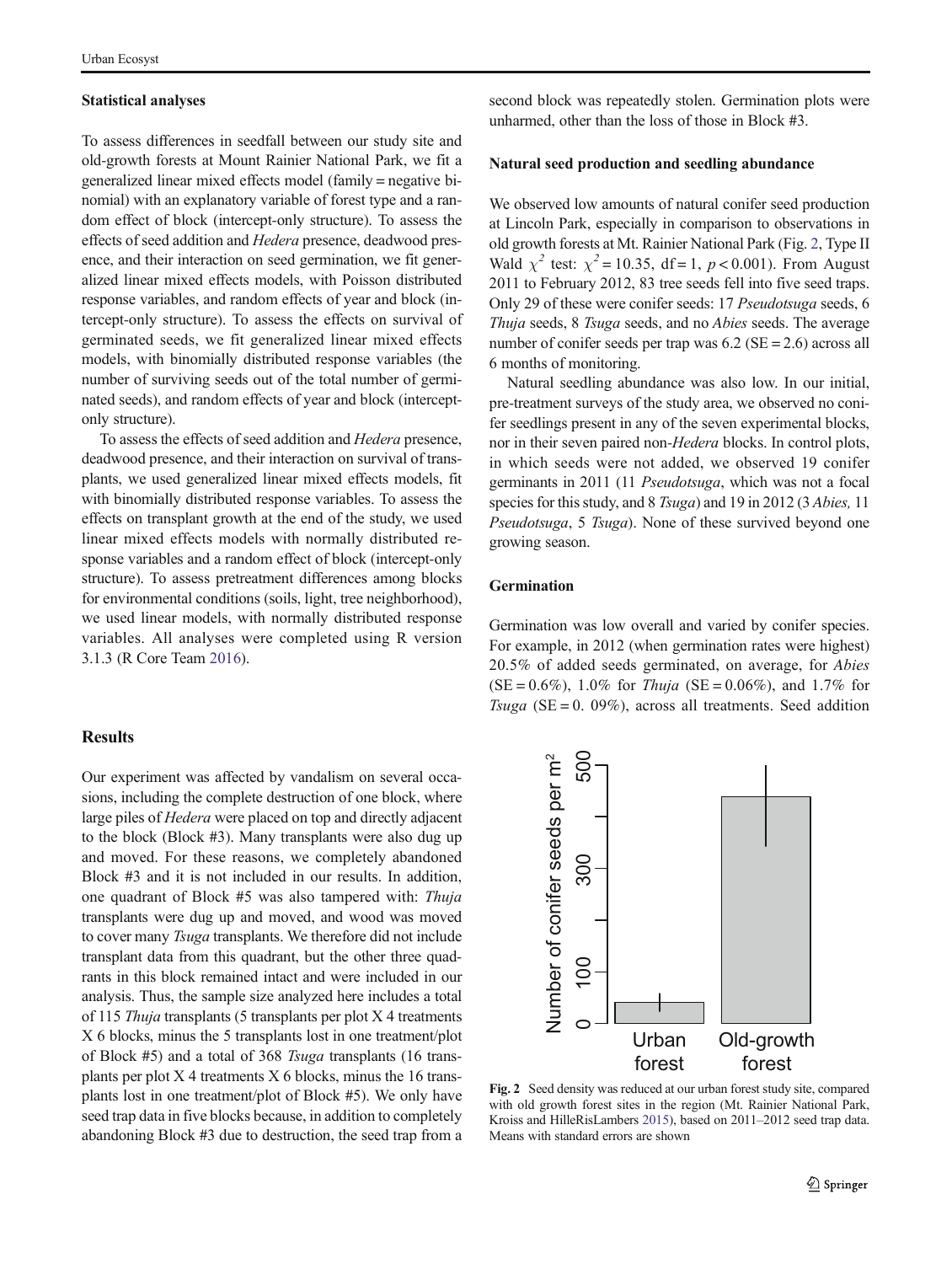<span id="page-5-0"></span>significantly increased total germination for *Abies* and *Tsuga*, but not for Thuja nor for surviving germination of any species (Fig. 3, Table [1\)](#page-6-0). For Abies, total germination was lower with Hedera present (i.e., Hedera had a negative estimate, Table [1\)](#page-6-0). However, the number of surviving Abies germinants was higher in plots with wood present (i.e., wood had a positive estimate, Table [1](#page-6-0)), with a negative but nonsignificant effect of Hedera presence (Fig. 3a and d, Table [1](#page-6-0)). For Tsuga, microsite treatment effects were not significant for total germination (i.e., even though the estimate for wood was negative and the estimate for Hedera was positive, their standard errors were large enough to suggest that these effects were no different than zero) but the highest surviving germination was observed with wood added (i.e., wood had a positive estimate, Fig. 3c and f, Table [1](#page-6-0)). For Thuja, total germination did not vary significantly by any treatment, and surviving germination was so low that no model could be reliably fit (Fig. 3b and e, Table [1\)](#page-6-0).

#### Transplant survival and growth

Survival of transplanted Thuja and Tsuga was highest with the addition of deadwood, and *Hedera* presence had weak negative effects on survival for Tsuga (Fig. [4](#page-7-0), Table [2\)](#page-7-0). Wood presence also positively affected growth of Tsuga (Fig. [4,](#page-7-0) Table [2\)](#page-7-0). There were no significant treatment effects on growth of Thuja (Fig. [4,](#page-7-0) Table [2\)](#page-7-0).

#### Other environmental conditions

Initial Hedera cover ranged from 36 to 69% within each of our experimental blocks (Table S1). One block had lower Hedera cover, on average, than the other blocks, which did not differ from one another (Table S1). Average percent cover for initial coarse woody debris ranged from 0 to 12%, with no significant differences among plots. Most soil characteristics did not differ between plots prior to the installation of our experiment: no significant differences were found across the seven blocks in organic matter content  $(F = 0.5179, p = 0.4805)$ , soil moisture  $(F = 0.004, p = 0.95)$ , or pH  $(F = 0.6643,$  $p = 0.4252$ .

The mean depth of the organic horizon in each of the seven blocks ranges from 1.4 to 4 cm, with a mean of 2.4 cm. Organic matter content ranged from 7.4 to 27.5% in the seven blocks, with an overall mean of 14.2% (Table S1). Total carbon ranged from 4.2 to 7.6%, with a mean across all blocks of 6.0%; nitrogen ranged from 0.2 to 0.4% with a mean of 0.3%; and hydrogen ranged from 0.6 to 1.0% with a mean of 0.9% (Table S2). The mean water-holding capacity for each of the seven blocks ranged from 38.9 to 63.6%, with a mean of 51.2% and no significant differences between blocks  $(F = 0.10, p = 0.75)$ . Moisture content ranged from 23.1 to 71.7%, with a mean of 41.6%, and pH ranged from 4.3 to 6.6, with a mean of 5.5 (Table S1). There were no significant differences between blocks for moisture content or

Fig. 3 Seed addition (gray symbols) increased both total germination (a-c) and surviving germinants after one season (d-f), compared with control plots where no seeds were added (white symbols), for all three focal species. Presence of deadwood did not significantly affect total germination, but positively influenced the number of surviving germinants for *Abies* and Tsuga. Hedera presence did not strongly influence total germination or surviving germinants. Means with standard error are shown for 2012 data

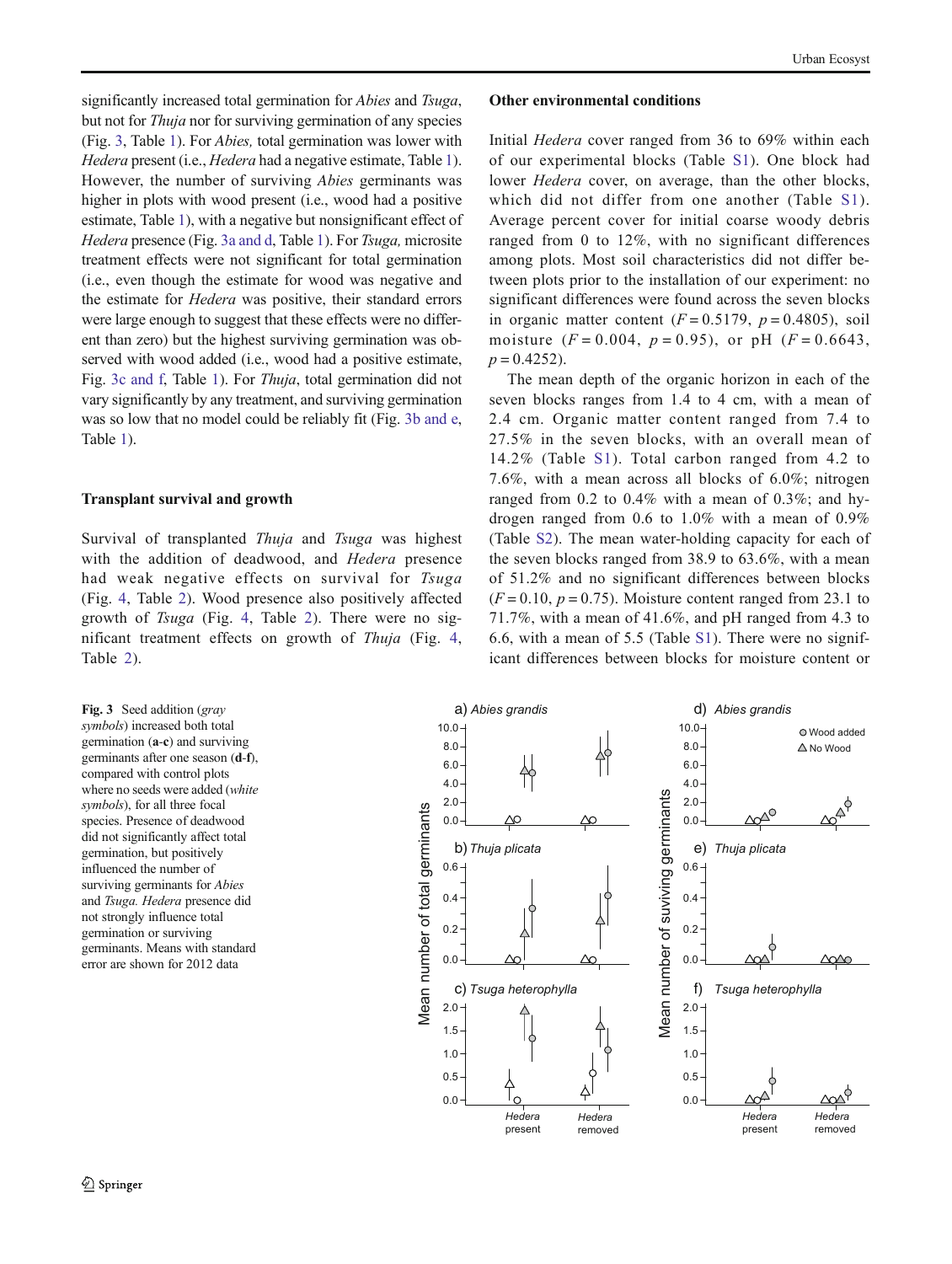|                    |                | <b>Total Germinants</b> |           |                  |                        |                  | <b>Surviving Germinants</b> |           |                  |                        |                |  |
|--------------------|----------------|-------------------------|-----------|------------------|------------------------|------------------|-----------------------------|-----------|------------------|------------------------|----------------|--|
|                    |                | Estimate                | $\rm SE$  | $\chi^2$         | $\mathrm{d}\mathrm{f}$ | $\cal P$         | Estimate                    | <b>SE</b> | $\chi^2$         | $\mathrm{d}\mathrm{f}$ | $\cal P$       |  |
| Abies grandis      | Intercept      | $-3.23$                 | 0.93      |                  |                        |                  | $-17.93$                    | <b>NA</b> |                  |                        |                |  |
|                    | Seeds Added    | 4.6                     | 0.58      | 63.41            | $\mathbf{1}$           | $0.001$          | 15.39                       | NA        | $\boldsymbol{0}$ | $\mathbf{1}$           | 0.98           |  |
|                    | Wood Added     | 0.07                    | 0.15      | 0.12             | $\mathbf{1}$           | 0.73             | 0.92                        | 0.43      | 8.62             | 1                      | 0.003          |  |
|                    | Hedera Present | $-0.26$                 | 0.17      | 6.47             | $\mathbf{1}$           | 0.01             | $-0.77$                     | 0.63      | 1.79             | 1                      | 0.18           |  |
|                    | Wood* Hedera   | $-0.07$                 | 0.23      | 0.09             | $\mathbf{1}$           | 0.76             | 0.42                        | 0.77      | 0.3              | $\mathbf{1}$           | 0.58           |  |
|                    | Residual       |                         |           |                  | 89                     |                  |                             |           |                  | 89                     |                |  |
|                    | Random effects | $\sigma$                |           |                  |                        |                  | $\sigma$                    |           |                  |                        |                |  |
|                    | Block $(n=6)$  | 0.84                    |           |                  |                        |                  | 1.008                       |           |                  |                        |                |  |
|                    | Year $(n=2)$   | 0.9                     |           |                  |                        |                  | $\overline{0}$              |           |                  |                        |                |  |
|                    |                | Estimate                | <b>SE</b> | $\chi^2$         | df                     | $\boldsymbol{P}$ | Estimate                    | $\rm SE$  | $\chi^2$         | df                     | $\overline{P}$ |  |
| Thuja plicata      | Intercept      | $-22.57$                | <b>NA</b> |                  |                        |                  |                             |           |                  |                        |                |  |
|                    | Seeds Added    | 20.64                   | NA        | $\boldsymbol{0}$ | 1                      | 0.99             |                             |           |                  |                        |                |  |
|                    | Wood Added     | 0.51                    | 0.71      | 1.18             | $\mathbf{1}$           | 0.28             |                             |           |                  |                        |                |  |
|                    | Hedera Present | $-0.41$                 | 0.88      | 0.3              | $\mathbf{1}$           | 0.58             |                             |           |                  |                        |                |  |
|                    | Wood* Hedera   | 0.18                    | 1.1       | 0.03             | 1                      | 0.87             |                             |           |                  |                        |                |  |
|                    | Residual       |                         |           |                  | 89                     |                  |                             |           |                  |                        |                |  |
|                    | Random effects | $\sigma$                |           |                  |                        |                  | $\sigma$                    |           |                  |                        |                |  |
|                    | Block $(n=6)$  | 0.24                    |           |                  |                        |                  |                             |           |                  |                        |                |  |
|                    | Year $(n=2)$   | 1.15                    |           |                  |                        |                  |                             |           |                  |                        |                |  |
|                    |                | Estimate                | $\rm SE$  | $\chi^2$         | df                     | $\overline{P}$   | Estimate                    | <b>SE</b> | $\chi^2$         | $\mathrm{d}\mathrm{f}$ | $\overline{P}$ |  |
| Tsuga heterophylla | Intercept      | $-1.46$                 | 0.45      |                  |                        |                  | $-41.49$                    | NA        |                  |                        |                |  |
|                    | Seeds Added    | 1.7                     | 0.3       | 32.58            | 1                      | $0.001$          | 19.80                       | <b>NA</b> | $\boldsymbol{0}$ | $\mathbf{1}$           | 0.99           |  |
|                    | Wood Added     | $-0.05$                 | 0.31      | 1.68             | $\mathbf{1}$           | 0.19             | 19.98                       | NA        | 3.97             | $\mathbf{1}$           | 0.05           |  |
|                    | Hedera Present | 0.25                    | 0.29      | 0.05             | $\mathbf{1}$           | 0.83             | 18.6                        | <b>NA</b> | 0.95             | 1                      | 0.33           |  |
|                    | Wood* Hedera   | $-0.47$                 | 0.44      | 1.17             | 1                      | 0.28             | $-17.68$                    | NA        | $\boldsymbol{0}$ | $\mathbf{1}$           | 0.99           |  |
|                    | Residual       |                         |           |                  | 89                     |                  |                             |           |                  | 89                     |                |  |
|                    | Random effects | $\sigma$                |           |                  |                        |                  | $\sigma$                    |           |                  |                        |                |  |
|                    | Block $(n=6)$  | 0.56                    |           |                  |                        |                  | $\mathbf{0}$                |           |                  |                        |                |  |
|                    | Year $(n=2)$   | 0.27                    |           |                  |                        |                  | $\mathbf{0}$                |           |                  |                        |                |  |

<span id="page-6-0"></span>Table 1 Germination model summaries for generalized linear mixed models for total germination (the total number of seeds germinated) and surviving germination (the number of germinants surviving at the end of one growing season, out of the total number of germinated seeds)

"Wood added" represents the effect of adding decaying woodchips; "Hedera present" represents the effect of leaving Hedera (i.e., not removing it). P values are from Type II Wald  $\chi^2$  tests. (Type II tests were used because there were no significant interactions). Standard errors could not be estimated in several cases, due to perfect linear separation (e.g., no Thuja seedlings were observed in plots where seeds were not added; these cases are labeled "NA"). Bolded values indicate significant fixed effects ( $P < 0.05$ ). For Thuja, survival of germinants was so low that a model could not be fit (see Fig. [3](#page-5-0))

pH (moisture:  $F = 0.004$ ,  $p = 0.95$ , pH:  $F = 0.66$ ,  $p = 0.43$ ). The only soil variable for which there were significant differences between blocks was average depth of the Ohorizon in each block  $(F = 7.31, p = 0.01,$  Table S1).

Our experimental blocks existed under closed-canopy forest, with canopy openness ranging from 2.5 to 11.5% when deciduous leaves were fully emerged. The most common adult trees around our blocks were Pseudotsuga menziesii and Acer macrophyllum, and they had average diameters ranging from 38.94 to 45.56 cm. No adult trees of our three focal species existed in our blocks, although they did exist in areas near our blocks (personal observation, SDURP-UFP [2002](#page-9-0)).

Photosynthetic active radiation did not differ by treatment, and did not significantly vary over time (Figure S1a). Soil moisture levels did vary by treatment, but also did not vary significantly over time (Figure S1b). Plots in which *Hedera* was removed had the highest soil moisture throughout the season. During January-February 2011, soil moisture was lowest in plots with woodchips added; however by October 2011, this effect was no longer apparent (Figure S1b).

Because we found minimal differences among blocks in the above environmental conditions, we did not include any of them as covariates in our analyses of germination, survival, and growth.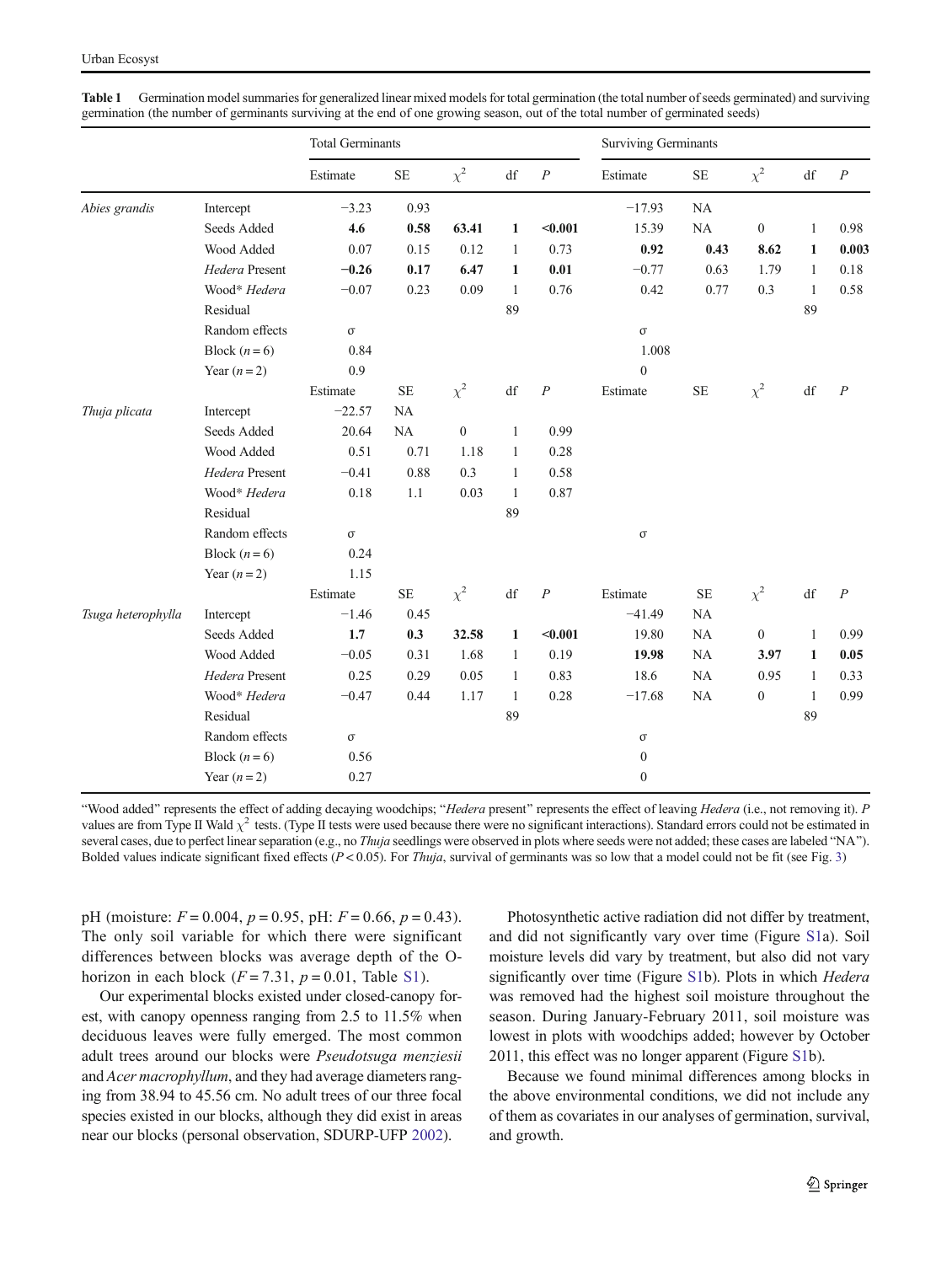<span id="page-7-0"></span>Fig. 4 Survival (a, b) and growth (c, d) of transplanted conifer seedlings. Adding wood positively influenced survival of both focal species and growth for Tsuga. Hedera presence had a weak negative effect on survival of Tsuga, but did not affect survival of Thuja nor growth in either species. Means with standard error are shown



## **Discussion**

Seed limitation appears to be a critical barrier to forest regeneration at our study site, given that germination rates were much higher in seed addition plots than in control plots (Fig. [3\)](#page-5-0). The underlying causes of this seed limitation are uncertain, but likely contributing to the seed limitation is the fact that seed production within the forest patch itself is quite low, at least compared to seed production in old growth forests in the region (Fig. [2\)](#page-4-0). This reduced seed production may be a result of the relatively low abundance and young age of coniferous overstory trees at our study site. For example, no adult trees of our focal species existed within10 m of any of our blocks. The seeds of focal species found in our traps likely came from individuals in Lincoln Park located more than 10 m away from our plots (we did observe focal species nearby, SDPR-UFP [2002\)](#page-9-0), since the park is relatively isolated from other forested patches (Fig. [1a](#page-2-0)) and our focal species commonly disperse only 40–600 m from parent trees (Burns and Honkala [1990\)](#page-9-0). Of course, trees planted in residential yards, which are much closer to our plots than other forested parks, could also act as seed sources. Although two of our focal

|  |  |  |  | Table 2 Transplant survival and growth model summaries for generalized linear mixed models for survival and growth (height increment) |
|--|--|--|--|---------------------------------------------------------------------------------------------------------------------------------------|
|--|--|--|--|---------------------------------------------------------------------------------------------------------------------------------------|

|                    |                | Survival |           |          |     |                  | Growth   |           |          |              |                  |  |
|--------------------|----------------|----------|-----------|----------|-----|------------------|----------|-----------|----------|--------------|------------------|--|
|                    |                | Estimate | <b>SE</b> | $\chi^2$ | df  | $\boldsymbol{P}$ | Estimate | <b>SE</b> | $\chi^2$ | df           | $\boldsymbol{P}$ |  |
| Thuja plicata      | Intercept      | $-0.48$  | 0.60      |          |     |                  | 4.19     | 1.60      |          |              |                  |  |
|                    | Wood Added     | 19.27    | <b>NA</b> | 18.83    | 1   | $0.001$          | $-1.78$  | 1.82      | 0.71     | 1            | 0.40             |  |
|                    | Hedera Present | $-0.75$  | 0.63      | 1.44     | 1   | 0.23             | $-1.83$  | 2.43      | 0.39     | $\mathbf{1}$ | 0.53             |  |
|                    | Wood* Hedera   | $-15.10$ | NA        | 0.0004   |     | 0.98             | 1.43     | 2.82      | 0.26     | 1            | 0.61             |  |
|                    | Residual       |          |           |          | 113 |                  |          |           |          | 71           |                  |  |
|                    | Random effects | $\sigma$ |           |          |     |                  | $\sigma$ |           |          |              |                  |  |
|                    | Block $(n=6)$  | 1.04     |           |          |     |                  | 0.99     |           |          |              |                  |  |
|                    |                | Estimate | <b>SE</b> | $\chi^2$ | df  | $\overline{P}$   | Estimate | <b>SE</b> | $\chi^2$ | df           | $\boldsymbol{P}$ |  |
| Tsuga heterophylla | Intercept      | $-1.94$  | 0.74      |          |     |                  | 0.35     | 0.38      |          |              |                  |  |
|                    | Wood Added     | 4.30     | 0.55      | 95.09    | 1   | $0.001$          | 0.47     | 0.36      | 6.29     | $\mathbf{1}$ | 0.01             |  |
|                    | Hedera Present | $-0.87$  | 0.45      | 8.44     | 1   | $0.001$          | $-1.11$  | 0.53      | 3.15     | $\mathbf{1}$ | 0.08             |  |
|                    | Wood* Hedera   | $-0.16$  | 0.65      | 0.06     |     | 0.81             | 0.88     | 0.60      | 2.15     | $\mathbf{1}$ | 0.14             |  |
|                    | Residual       |          |           |          | 361 |                  |          |           |          | 163          |                  |  |
|                    | Random effects | $\sigma$ |           |          |     |                  | $\sigma$ |           |          |              |                  |  |
|                    | Block $(n=6)$  | 1.63     |           |          |     |                  | 0.4792   |           |          |              |                  |  |

P values are from Type II Wald  $\chi^2$  tests. Bolded values indicate significant fixed effects (P < 0.05)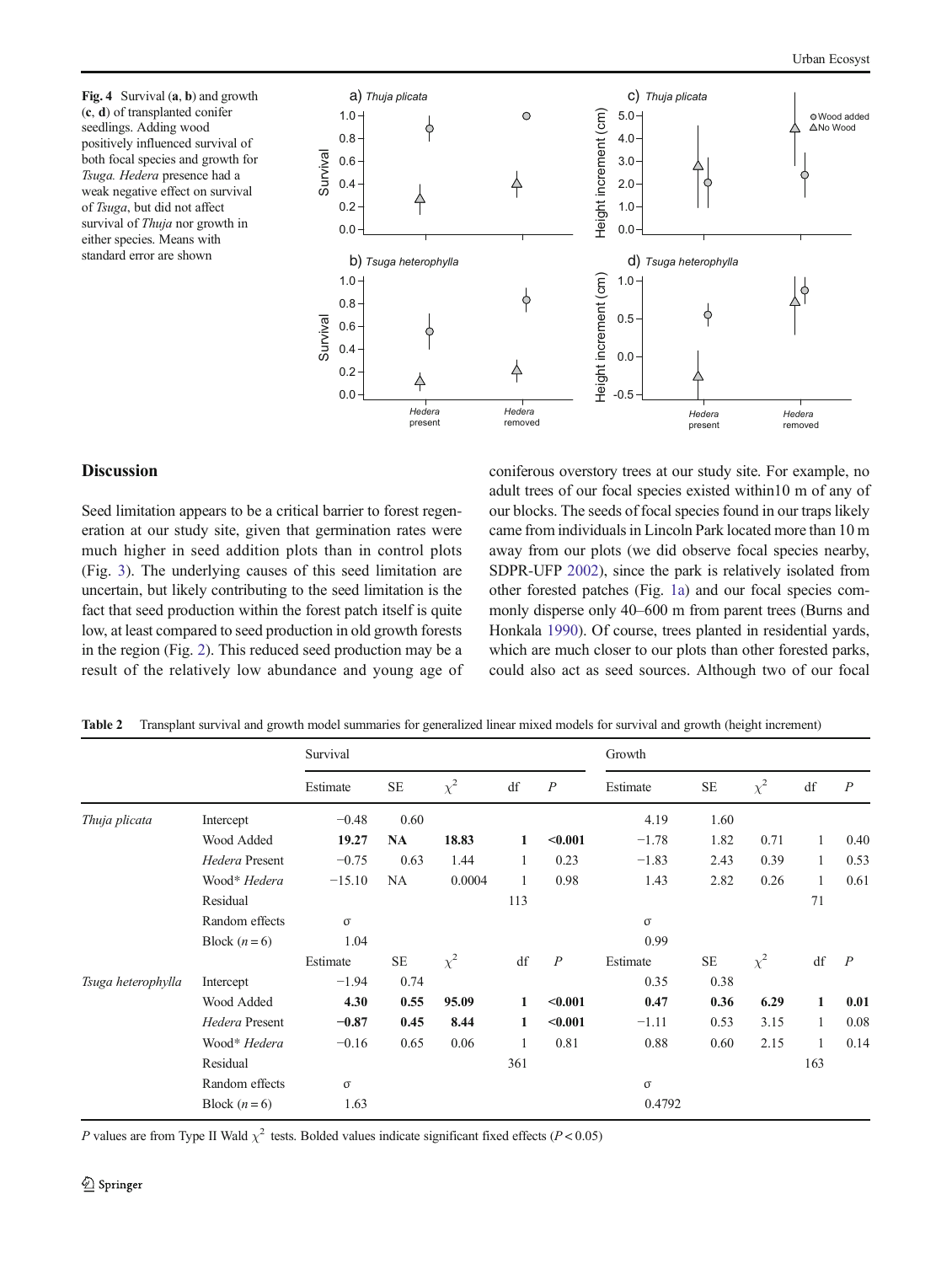species are commonly present in residential vards (*Thuja* and Tsuga), their density is quite low in these areas in Seattle (i.e., less than one individual per acre, Tenneson [2013\)](#page-10-0). All focal species within this distance were likely relatively small and young. Conifers were logged from the area in the early 20th century (SDPR-UFP [2002](#page-9-0)), so adult conifer trees are a maximum of 90 to 100 years old, as compared to Mt. Rainier's old-growth forests, where the oldest trees are over 1,000 years old (Franklin et al. [1988](#page-9-0)). At other sites in the Pacific Northwest, seed limitation has also been observed in areas where large adult conifer trees are sparse (Beach and Halpern [2001](#page-9-0); Keeton and Franklin [2005\)](#page-9-0) likely because large, old trees produce more seeds than young, smaller trees (Bonner and Karrfalt [2008\)](#page-9-0).

There are additional factors that may also be contributing to the observed seed limitation. There may be few seeds dispersing into the site from surrounding conifer populations, due to the fragmented forest habitat in this urban setting (Matlack [1994;](#page-9-0) Dalling et al. [1998](#page-9-0); Butaye et al. [2002;](#page-9-0) Condit et al. [2002\)](#page-9-0). In addition, seeds that do disperse in or are produced at the site may have low viability, perhaps due to pollen limitation (Knight et al. [2005](#page-9-0)) or they may experience high amounts of seed predation, such as from nonnative earthworms and small mammals (Bowers and Breland [1996;](#page-9-0) Lobo [2014](#page-9-0); Dávalos et al. [2015](#page-9-0)). For example, it is possible that the greater germination success we observed in the woodchip treatment could be due to seeds being hidden from seed predators, rather than only due to treatment effects on critical abiotic conditions.

Microsite limitation was also an important barrier to establishment in our study. Specifically, addition of deadwood dramatically improved seedling survival. Indeed, no germinants of any species survived beyond one season without the presence of deadwood, and transplant survival increased more than five-fold with deadwood for both Thuja and Tsuga (Figs. [3](#page-5-0) and [4\)](#page-7-0). These findings are similar to studies showing that nurse logs benefit conifer regeneration (Harmon and Franklin [1989;](#page-9-0) Szewczyk and Szwagrzyk [1996;](#page-10-0) Simard et al. [1998\)](#page-9-0). Although our deadwood treatment differs from nurselogs and other coarse woody debris in that the size of individual wood pieces was much smaller, it may similarly benefit conifer establishment through reducing competition with understory vegetation, increasing moisture, or altering fungal composition of the substrate (Harmon and Franklin [1989](#page-9-0); Simard et al. [1998;](#page-9-0) Zhong et al. [1999;](#page-10-0) Elman and Salisbury [2009](#page-9-0)). Unfortunately, young managed and urban forests often have little coarse woody debris: a survey of Seattle's conifer forests found an average volume of 775  $\text{ft}^3$ / acre of coarse woody debris, compared with  $6400 \text{ ft}^3/\text{acre}$  of coarse woody debris in conifer forests over 250 years old (Elman and Salisbury [2009\)](#page-9-0).

Competition with invasive plants does not appear to pose a great threat to conifer seedling establishment. We observed a

weak negative effect of Hedera presence on total germination for Abies and on transplant survival for Tsuga, with much stronger effects of wood for this species (Fig. [4d,](#page-7-0) Table [1\)](#page-6-0). We found no negative effects of *Hedera* presence on germination of Thuja and Tsuga, on survival of Thuja transplants, nor on growth for any focal species. Although our results suggest that competition from Hedera is not a strong limitation to conifer establishment in Seattle forests, this invasive plant may have a greater impact on other life stages or on other species. For example, Hedera can weaken and eventually kill its adult host trees, and adult tree root growth can be suppressed when growing with Hedera (Thomas Jr [1980;](#page-10-0) Shoup and Whitcomb [1981\)](#page-9-0).

Our results have several implications for management of urban forests in the Pacific Northwest and elsewhere. Efforts to improve natural conifer regeneration should focus on adding deadwood, rather than removing Hedera, given the much larger effects of wood addition that we observed on seedling survival and growth. We suggest increasing and retaining coarse woody debris (e.g., downed trees) whenever possible in urban parks and forested areas (Elman and Salisbury [2009](#page-9-0)). If conifer planting is planned, we suggest managers consider adding wood. In addition, we recommend planting tree seedlings, rather than seeds, since we observed extremely low survival rates of seed germinants, even with wood presence. Although transplanting seedlings is more time- and cost-intensive, it is likely to lead to greater establishment (Godefroid et al. [2011\)](#page-9-0). Furthermore, larger seedlings are likely to survive at higher rates; this may explain the higher survival of Thuja transplants compared with Tsuga, since the latter were much smaller than Thuja individuals at the time of transplanting (3.95 cm on average for Tsuga versus 54.93 cm on average for Thuja).

More broadly, our findings highlight that restoration efforts should include data collection and continual evaluation of management success. At the time of our research, management activities in Seattle's urban forests included planting conifer seedlings and removing Hedera, but not adding deadwood [\(Baker per. comm](#page-9-0).). Transplanting is often conducted by volunteers and is not systematically monitored afterwards, making it difficult to evaluate the success of these efforts. Conducting research alongside management will help ensure that the most effective strategies are used to accomplish specific goals. With careful planning and monitoring, this approach can also improve basic understanding of urban forest ecology, about which many questions remain. For example, we found that conifer regeneration was limited by interactive effects of seed and microsite limitation, but it is unclear if this finding is relevant only for our specific site or is common to urban forests in general. As urban human populations grow, and we continue to depend on the ecosystem services provided by urban forests, it will be increasingly valuable to understand key drivers and responses in these systems.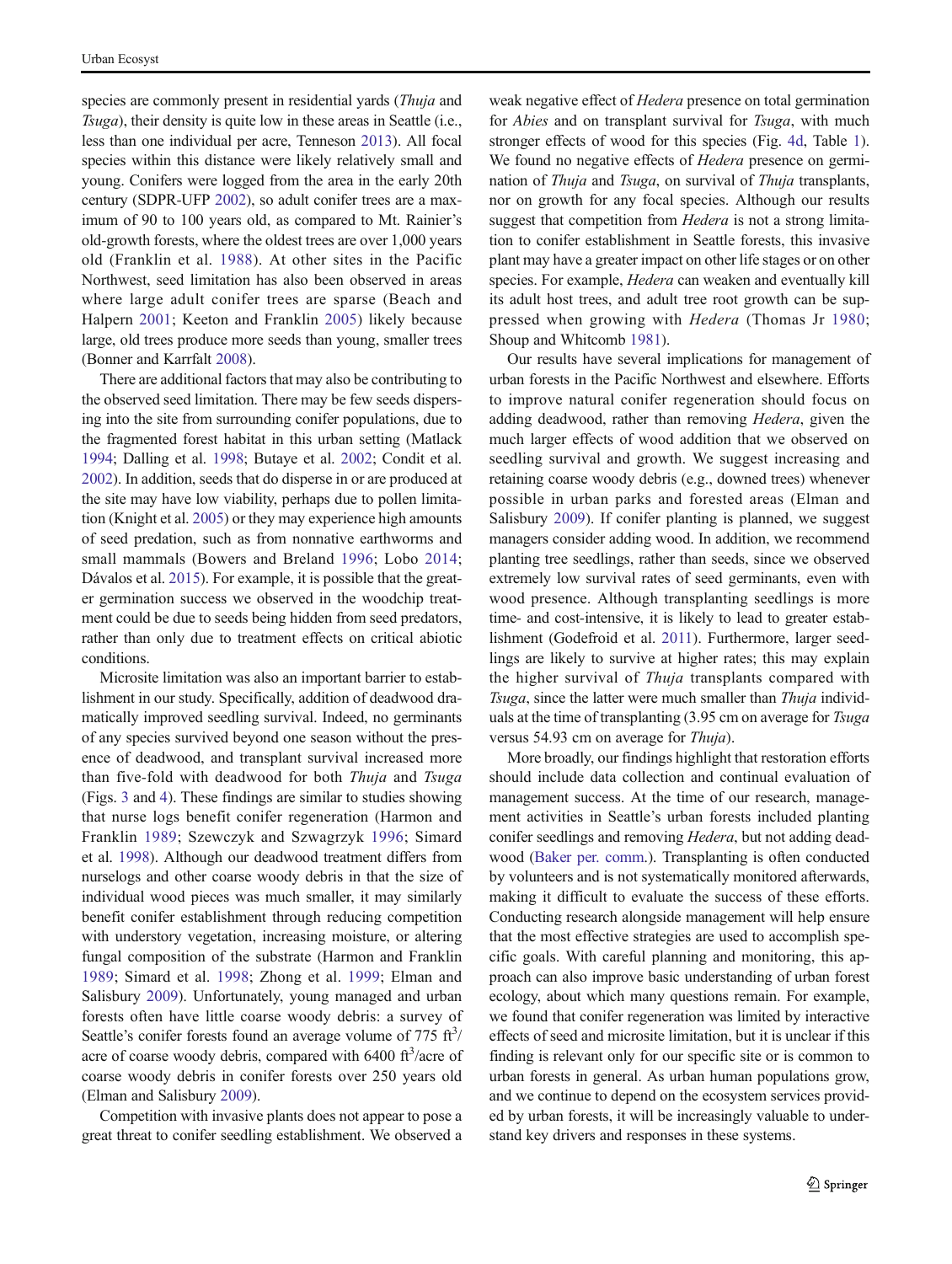<span id="page-9-0"></span>Acknowledgements We thank M. Abata, R.K.K. Ettinger, R.S. Ettinger, D. Ewing, J. Kane, K. Kane, M. Piper, and A. Wenke for field and greenhouse assistance, data, and advice. We thank S. Baker, R. Donovan, M. Mead, K. Robinson, and Seattle Parks & Recreation Department for their support and help with installing the experiment. We thank SilvaSeed and the Washington Department of Natural Resources for providing us with seeds and seedlings. Research was supported by the Garden Club of America Urban Forestry Fellowship, University of Washington Biology Department, and National Science Foundation (NSF Graduate Research Fellowship DGE-0718124 to A.E). Any opinion, findings, and conclusions or recommendations expressed in this material are those of the authors(s) and do not necessarily reflect the views of the University of Washington, Garden Club of America or National Science Foundation.

Statement of authorship A.E. conceived and designed the experiment, conducted the final analyses, and wrote the manuscript; B.L. and S.M. helped design and conduct the experiment, helped collect and analyze the data, and edited the manuscript.

## References

- Baker S (2011) Volunteer Forest Steward, Seattle Parks & Recreation. Personal communication
- Beach EW, Halpern CB (2001) Controls on conifer regeneration in managed riparian forests: effects of seed source, substrate, and vegetation. Can J For Res
- Beckett KP, Freer-Smith P, Taylor G (1998) Urban woodlands: their role in reducing the effects of particulate pollution. Environ Pollut
- Biggerstaff MS, Beck CW (2007) Effects of English ivy (Hedera helix) on seed bank formation and germination. Am Midl Nat
- Bode RF, Gilbert AB (2016) Seed predators, not herbivores, exert natural selection on solidago spp. in an urban archipelago. Environ Entomol. doi[:10.1093/ee/nvv158](http://dx.doi.org/10.1093/ee/nvv158)
- Bolund P, Hunhammar S (1999) Ecosystem services in urban areas. Ecol Econ
- Bonner FT, Karrfalt RP (2008) The woody plant seed manual. Government Printing Office
- Bowers MA, Breland B (1996) Foraging of gray squirrels on an urban– rural gradient: Use of the GUD to assess anthropogenic impact. Ecol Appl. doi[:10.2307/2269597](http://dx.doi.org/10.2307/2269597)
- Broshot NE (2007) The influence of urbanization on forest stand dynamics in Northwestern Oregon. Urban Ecosyst
- Burns RM, Honkala BH (1990) Silvics of North America: Volume 1. Conifers. U.S.D.A. Forest Service, Washington DC
- Butaye J, Jacquemyn H, Honnay O, Hermy M (2002) The species pool concept applied to forests in a fragmented landscape: dispersal limitation versus habitat limitation. J Veg Sci
- Carreiro MM (2008) Using the urban–rural gradient approach to determine the effects of land use on forest remnants. Ecol Plan Manag Urban For Int Perspect. doi[:10.1007/978-0-387-71425-7\\_11](http://dx.doi.org/10.1007/978-0-387-71425-7_11)
- Condit R, Pitman N, Leigh EG, Chave J, Terborgh J, Foster RB, Nunez P, Aguilar S, Valencia R, Villa G, Muller-Landau HC, Losos E, Hubbell SP (2002) Beta-diversity in tropical forest trees. Sci
- Dalling JW, Hubbell SP, Silvera K (1998) Seed dispersal, seedling establishment and gap partitioning among tropical pioneer trees. J Ecol
- Dávalos A, Nuzzo V, Blossey B (2015) Interactive effects of deer, earthworms and non-native plants on rare forest plant recruitment. Biol **Conserv**
- Earthcorps (2015) Interactive Habitat Map. [http://www.earthcorps.](http://www.earthcorps.org/interactive-map.php) [org/interactive-map.php](http://www.earthcorps.org/interactive-map.php) Accessed 1 May 2015
- Elman E, Salisbury N (2009) The State of Seattle's Conifer Forests. Available at [http://www.earthcorps.org/pdfs/resource/16/2009\\_](http://www.earthcorps.org/pdfs/resource/16/2009_State_of_Conifers.pdf) State of Conifers.pdf. Accessed 1 Oct 2013.
- Franklin JF, Moir WH, Hemstrom MA, Greene SE, Smith BG (1988) The Forest Communities of Mount Rainier National Park Washington, USA. U.S.A. National Park Service Scientific Monograph Series
- Godefroid S, Piazza C, Rossi G, Buord S, Stevens A, Aguraiuja R, Cowell C, Weekley CW, Vogg G, Iriondo JM (2011) How successful are plant species reintroductions?. Biol Conserv
- Harmon ME, Franklin JF (1989) Tree Seedlings on Logs in Picea-Tsuga Forests of Oregon and Washington. Ecol
- Hutyra LR, Yoon B, Alberti M (2011) Terrestrial carbon stocks across a gradient of urbanization: a study of the Seattle, WA region. Global Chang Biol
- Keeton W, Franklin J (2005) Do remnant old-growth trees accelerate rates of succession in mature Douglas-fir forests? Ecol Monogr. doi:[10.1890/03-0626](http://dx.doi.org/10.1890/03-0626)
- Knight TM, Steets JA, Vamosi JC, Mazer SJ, Burd M, Campbell DR, Dudash MR, Johnston MO, Mitchell RJ, Ashman T (2005) Pollen limitation of plant reproduction: pattern and process. Ann Rev Ecol Evol Syst
- Kroiss SJ, HilleRisLambers J (2015) Recruitment limitation of long-lived conifers: implications for climate change responses. Ecol
- Kruckeberg AR (1991) The natural history of Puget Sound country. University of Washington Press
- Lobo N (2014) Conifer seed predation by terrestrial small mammals: A review of the patterns, implications, and limitations of top-down and bottom-up interactions. For Ecol Manag
- Lomov B, Keith DA, Hochuli DF (2010) Pollination and plant reproductive success in restored urban landscapes dominated by a pervasive exotic pollinator. Landsc Urban Plan
- Matlack GR (1994) Plant-Species Migration in a Mixed-History Forest Landscape in Eastern North-America. Ecol
- Nagamitsu T, Kikuchi S, Hotta M, Kenta T, Hiura T (2014) Effects of Population Size, Forest Fragmentation, and Urbanization on Seed Production and Gene Flow in an Endangered Maple (Acer miyabei). Am Midl Nat
- Nowak DJ, Crane DE, Dwyer JF (2002) Compensatory value of urban trees in the United States. J Arboric
- Nowak DJ, Stein SM, Randler PB, Greenfield EJ, Comas SJ, Carr MA, Alig RJ (2010) Sustaining America's Urban Trees and Forests General Technical Report NRS-62
- O'Brien AM, Ettinger AK, HilleRisLambers J (2012) Conifer growth and reproduction in urban forest fragments: Predictors of future responses to global change? Urban Ecosyst. doi[:10.1007/s11252-012-0250-7](http://dx.doi.org/10.1007/s11252-012-0250-7)
- Pufal G, Klein A (2015) Spatial scale affects seed predation and dispersal in contrasting anthropogenic landscapes. Basic Appl Ecol
- Pye JM (1988) Impact of ozone on the growth and yield of trees: a review. J Environ Qual
- R Core Team (2016) R: A language and environment for statistical computing. R Foundation for Statistical Computing, Vienna, Austria. ISBN 3-900051-07-0, URL: <http://www.R-project.org>
- Seattle Department of Parks and Recreation-Urban Forestry Program (SDPR-UFP) (2002) Lincoln Park Vegetation Managerment Plan. Available at [http://www.seattle.gov/parks/Horticulture/](http://www.seattle.gov/parks/Horticulture/VMP/LincolnPark.htm) [VMP/LincolnPark.htm](http://www.seattle.gov/parks/Horticulture/VMP/LincolnPark.htm)
- Shoup S, Whitcomb CE (1981) Interactions between trees and ground covers. J Arboric
- Simard M, Bergeron Y, Sirois L (1998) Conifer seedling recruitment in a southeastern Canadian boreal forest: the importance of substrate. J Veg Sci
- Stolte K (1996) The symptomology of ozone injury to pine foliage. In: Miller, PR; Stolte, KW; Duriscoe, DM; Pronos, J., tech coords, Evaluating ozone air pollution effects on pines in the western United States.Gen.Tech.Rep.PSW-GTR-155.Albany, CA: US